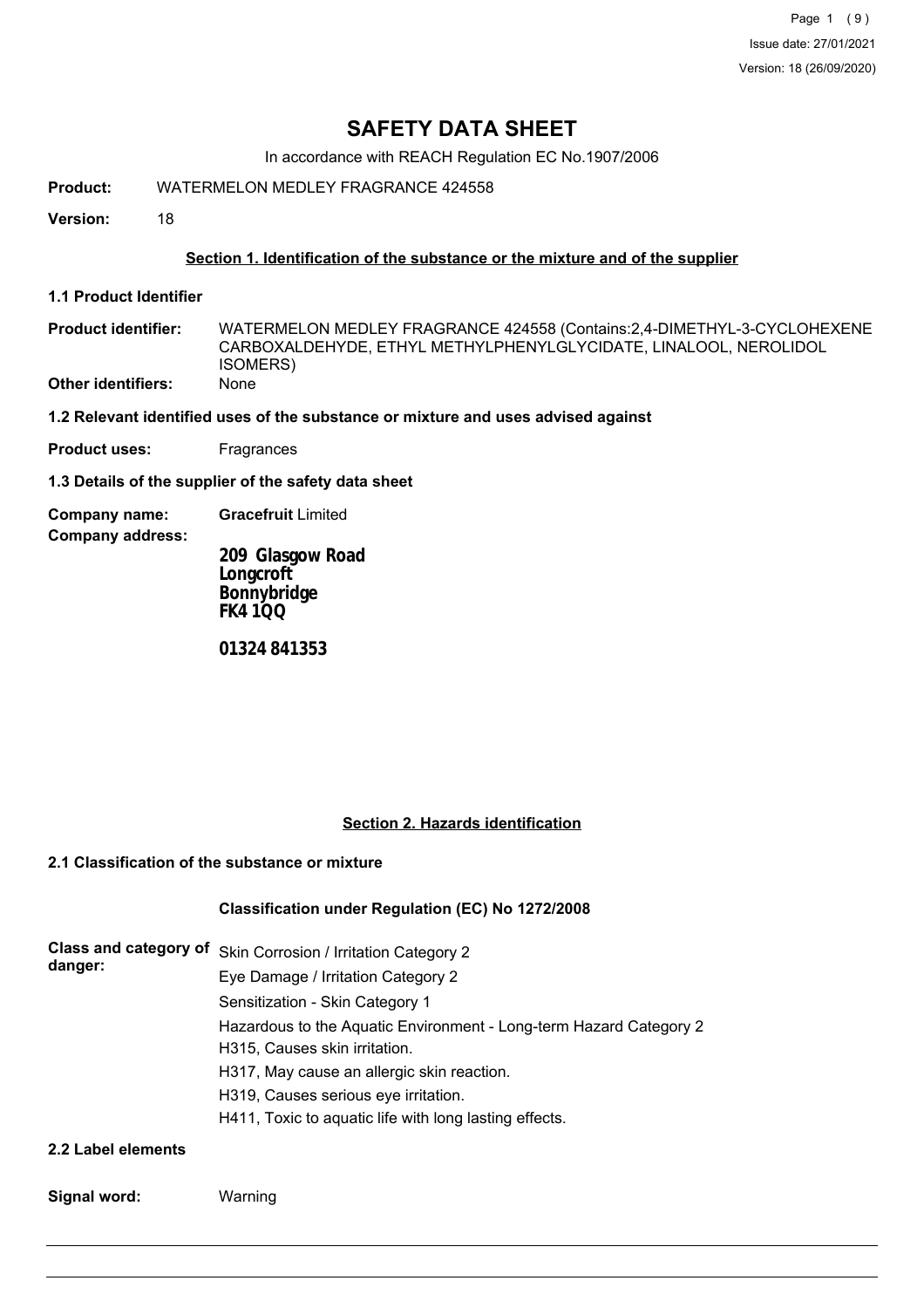Page 2 (9) Issue date: 27/01/2021 Version: 18 (26/09/2020)

# **SAFETY DATA SHEET**

In accordance with REACH Regulation EC No.1907/2006

| <b>Product:</b>                     | WATERMELON MEDLEY FRAGRANCE 424558                                                                                                                                                                                                                                                                                                                                                                                                                                                                                                                                                                                                                                                                                                                                                                                                                                                   |  |  |  |
|-------------------------------------|--------------------------------------------------------------------------------------------------------------------------------------------------------------------------------------------------------------------------------------------------------------------------------------------------------------------------------------------------------------------------------------------------------------------------------------------------------------------------------------------------------------------------------------------------------------------------------------------------------------------------------------------------------------------------------------------------------------------------------------------------------------------------------------------------------------------------------------------------------------------------------------|--|--|--|
| Version:                            | 18                                                                                                                                                                                                                                                                                                                                                                                                                                                                                                                                                                                                                                                                                                                                                                                                                                                                                   |  |  |  |
| <b>Hazard statements:</b>           | H315, Causes skin irritation.<br>H317, May cause an allergic skin reaction.<br>H319, Causes serious eye irritation.<br>H411, Toxic to aquatic life with long lasting effects.                                                                                                                                                                                                                                                                                                                                                                                                                                                                                                                                                                                                                                                                                                        |  |  |  |
| Supplemental<br>Information:        | EUH208, Contains DIMETHYL HEPTENAL, EUGENOL, LAURALDEHYDE, LIMONENE. May<br>produce an allergic reaction.                                                                                                                                                                                                                                                                                                                                                                                                                                                                                                                                                                                                                                                                                                                                                                            |  |  |  |
| <b>Precautionary</b><br>statements: | P261, Avoid breathing vapour or dust.<br>P264, Wash hands and other contacted skin thoroughly after handling.<br>P272, Contaminated work clothing should not be allowed out of the workplace.<br>P273, Avoid release to the environment.<br>P280, Wear protective gloves/eye protection/face protection.<br>P302/352, IF ON SKIN: Wash with plenty of soap and water.<br>P305/351/338, IF IN EYES: Rinse cautiously with water for several minutes. Remove contact<br>lenses, if present and easy to do. Continue rinsing.<br>P333/313, If skin irritation or rash occurs: Get medical advice/attention.<br>P337/313, If eye irritation persists: Get medical advice/attention.<br>P362, Take off contaminated clothing and wash before reuse.<br>P391, Collect spillage.<br>P501, Dispose of contents/container to approved disposal site, in accordance with local<br>regulations. |  |  |  |



**Other hazards:** Hydrocarbon Concentration %: 0.768%

# **Section 3. Composition / information on ingredients**

# **3.2 Mixtures**

# **Contains:**

| <b>Name</b>                         | <b>CAS</b> | EC        | <b>REACH Registration</b><br>No. | $\%$       | <b>Classification for</b><br>(CLP) 1272/2008 |
|-------------------------------------|------------|-----------|----------------------------------|------------|----------------------------------------------|
| <b>ILINALOOL</b>                    | 78-70-6    | 201-134-4 | 01-2119474016-42-xxxx            | 10-<20%    | SCI 2-SS 1B; H315-<br>H317.-                 |
| <b>INEROLIDOL ISOMERS 7212-44-4</b> |            | 230-597-5 |                                  | $10 - 20%$ | ISS 1B-EH A1-EH C1:<br>H317-H410.-           |
| <b>ITERPINEOL</b>                   | 8000-41-7  | 232-268-1 | 01-2119553062-49-xxxx            | $1 - 5%$   | ISCI 2-EDI 2:H315-<br>H319.-                 |
| <b>IETHYL HEXANOATE</b>             | 123-66-0   | 204-640-3 |                                  | $1 - 5%$   | FL 3-SCI 2, H226-H315,                       |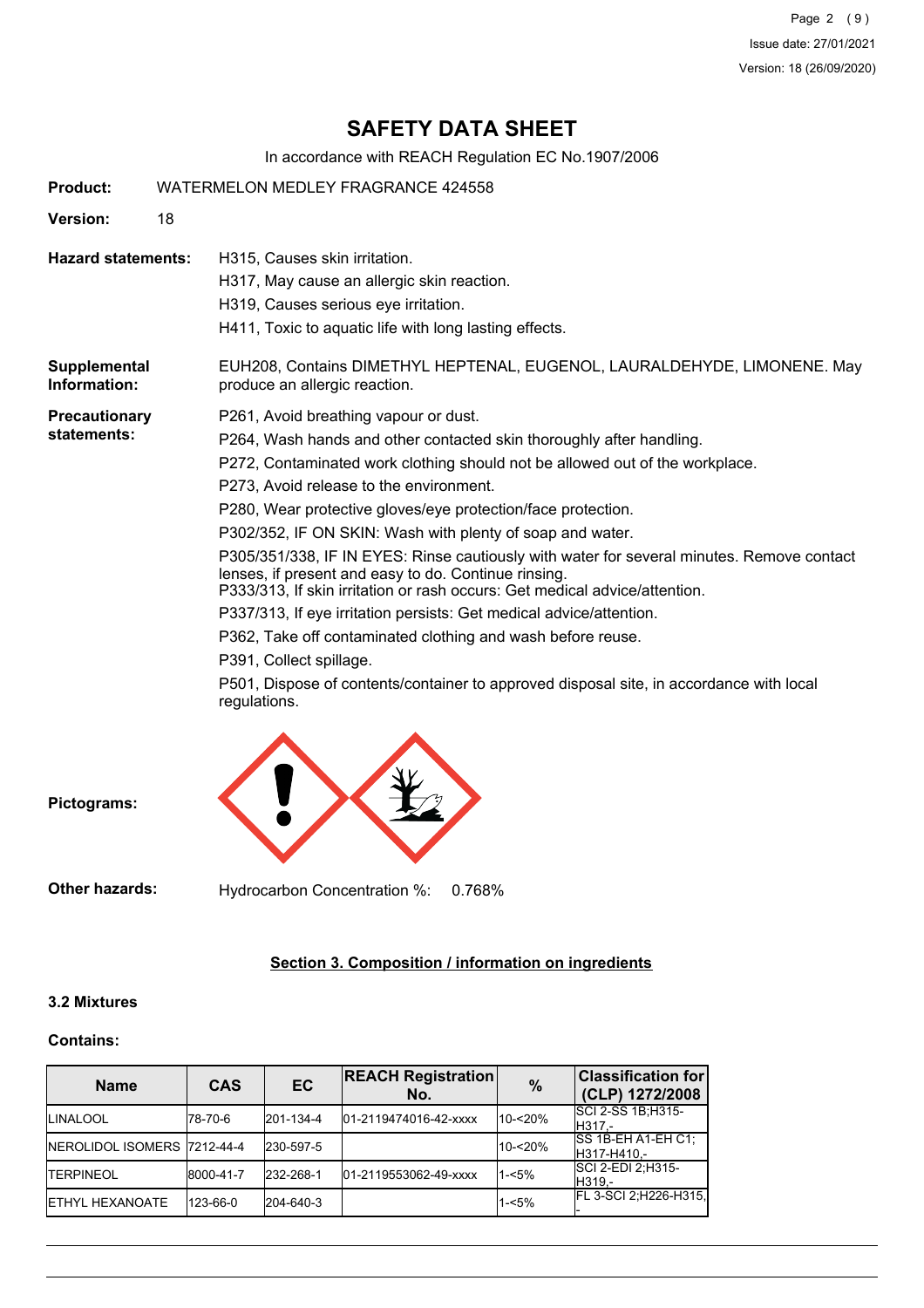Page 3 (9) Issue date: 27/01/2021 Version: 18 (26/09/2020)

# **SAFETY DATA SHEET**

In accordance with REACH Regulation EC No.1907/2006

# **Product:** WATERMELON MEDLEY FRAGRANCE 424558

#### **Version:** 18

| <b>ETHYL</b><br>IMETHYLPHENYLGLYC 77-83-8<br><b>IIDATE</b>       |            | 201-061-8 |                       | 1-<5%       | SS 1B-EH C2;H317-<br>H411,-                                              |
|------------------------------------------------------------------|------------|-----------|-----------------------|-------------|--------------------------------------------------------------------------|
| 2.4-DIMETHYL-3-<br><b>ICYCLOHEXENE</b><br><b>ICARBOXALDEHYDE</b> | 68039-49-6 | 268-264-1 |                       | 1-<5%       | SCI 2-SS 1B-EH C2;<br>H315-H317-H411.-                                   |
| 4-METHYL-3-DECEN-5-1<br><b>OL</b>                                | 81782-77-6 | 279-815-0 | 01-2119983528-21-xxxx | $1 - 5%$    | EH A1-EH C2;H400-<br>H411.-                                              |
| <b>IAMYL SALICYLATE</b>                                          | 2050-08-0  | 218-080-2 |                       | 1-<5%       | ATO 4-EH A1-EH C1:<br>H302-H410.-                                        |
| <b>ILIMONENE</b>                                                 | 5989-27-5  | 227-813-5 |                       | $0.1 - 1\%$ | IFL 3-SCI 2-SS 1B-AH<br>1-EH A1-EH C1;H226-<br>H304-H315-H317-<br>H410.- |
| <b>IEUGENOL</b>                                                  | $97-53-0$  | 202-589-1 |                       | $0.1 - 1\%$ | EDI 2-SS 1B:H317-<br>H319.-                                              |
| <b>JDIMETHYL HEPTENAL</b>                                        | 106-72-9   | 203-427-2 |                       | $0.1 - 1\%$ | SS 1B; H317,-                                                            |
| IGAMMA-TERPINENE                                                 | 99-85-4    | 202-794-6 |                       | $0.1 - 1\%$ | FL 3-REP 2-AH 1:<br>H226-H304-H361.-                                     |
| <b>ILAURALDEHYDE</b>                                             | 112-54-9   | 203-983-6 | 01-2119969441-33-xxxx | $0.1 - 1\%$ | SCI 2-EDI 2-SS 1B:<br>H315-H317-H319,-                                   |

#### **Substances with Community workplace exposure limits:**

| <b>Name</b>               | CAS     | -0<br>cu  | $\%$    |
|---------------------------|---------|-----------|---------|
| <b>IDIETHYL PHTHALATE</b> | 84-66-2 | 201-550-6 | 20-<50% |

**Substances that are persistent, bioaccumulative and toxic or very persistent and very bioaccumulative, greater than 0.1%:**

Not Applicable

# **Section 4. First-aid measures**

# **4.1 Description of first aid measures**

IF ON SKIN: Wash with plenty of soap and water.

IF IN EYES: Rinse cautiously with water for several minutes. Remove contact lenses, if present and easy to do. Continue rinsing.

# **4.2 Most important symptoms and effects, both acute and delayed**

Causes skin irritation.

May cause an allergic skin reaction.

Causes serious eye irritation.

# **4.3 Indication of any immediate medical attention and special treatment needed**

None expected, see Section 4.1 for further information.

# **SECTION 5: Firefighting measures**

# **5.1 Extinguishing media**

Suitable media: Carbon dioxide, Dry chemical, Foam.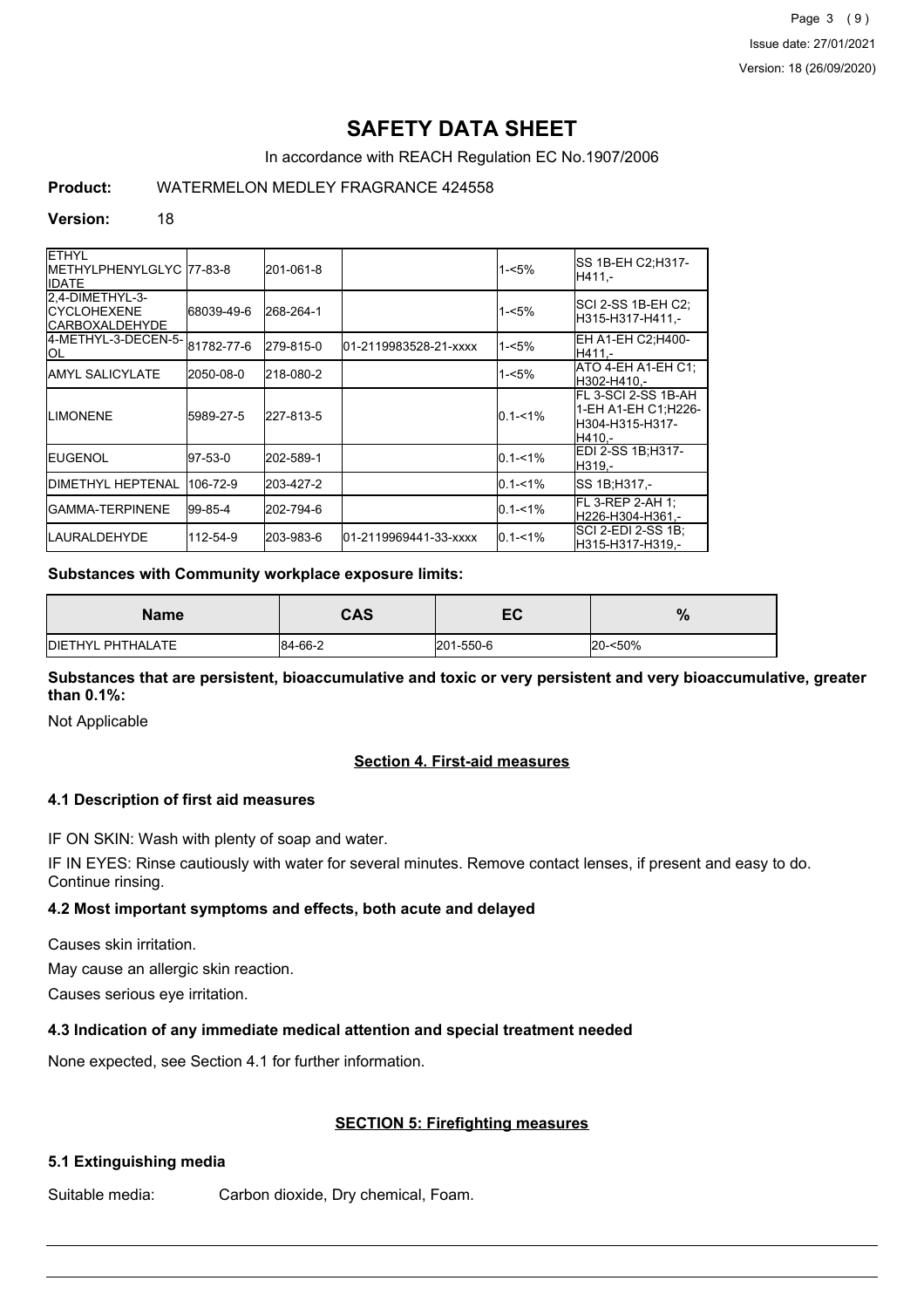Page 4 (9) Issue date: 27/01/2021 Version: 18 (26/09/2020)

# **SAFETY DATA SHEET**

In accordance with REACH Regulation EC No.1907/2006

**Product:** WATERMELON MEDLEY FRAGRANCE 424558

**Version:** 18

# **5.2 Special hazards arising from the substance or mixture**

In case of fire, may be liberated: Carbon monoxide, Unidentified organic compounds.

# **5.3 Advice for fire fighters:**

In case of insufficient ventilation, wear suitable respiratory equipment.

# **Section 6. Accidental release measures**

# **6.1 Personal precautions, protective equipment and emergency procedures:**

Avoid inhalation. Avoid contact with skin and eyes. See protective measures under Section 7 and 8.

# **6.2 Environmental precautions:**

Keep away from drains, surface and ground water, and soil.

# **6.3 Methods and material for containment and cleaning up:**

Remove ignition sources. Provide adequate ventilation. Avoid excessive inhalation of vapours. Contain spillage immediately by use of sand or inert powder. Dispose of according to local regulations.

#### **6.4 Reference to other sections:**

Also refer to sections 8 and 13.

# **Section 7. Handling and storage**

# **7.1 Precautions for safe handling:**

Keep away from heat, sparks, open flames and hot surfaces. - No smoking. Use personal protective equipment as required. Use in accordance with good manufacturing and industrial hygiene practices. Use in areas with adequate ventilation Do not eat, drink or smoke when using this product.

# **7.2 Conditions for safe storage, including any incompatibilities:**

Store in a well-ventilated place. Keep container tightly closed. Keep cool. Ground/bond container and receiving equipment. Use explosion-proof electrical, ventilating and lighting equipment. Use only non-sparking tools. Take precautionary measures against static discharge.

# **7.3 Specific end use(s):**

Fragrances: Use in accordance with good manufacturing and industrial hygiene practices.

# **Section 8. Exposure controls/personal protection**

# **8.1 Control parameters**

Workplace exposure limits: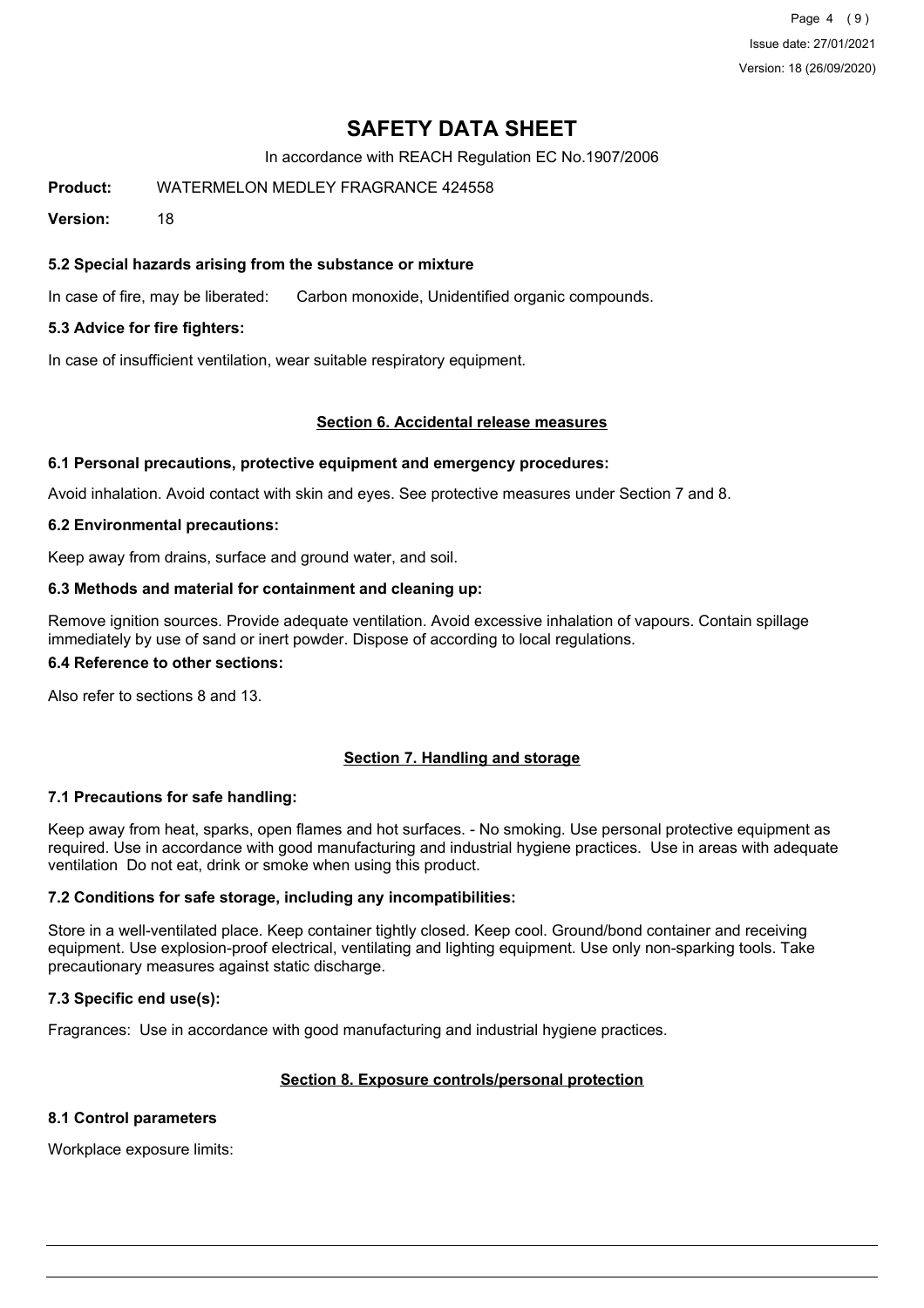# **SAFETY DATA SHEET**

In accordance with REACH Regulation EC No.1907/2006

**Product:** WATERMELON MEDLEY FRAGRANCE 424558

# **Version:** 18

| Ingredient                | CAS                          | EC.                                                  | <b>Description</b>                               | Value |
|---------------------------|------------------------------|------------------------------------------------------|--------------------------------------------------|-------|
| <b>IDIETHYL PHTHALATE</b> | $ 201 - 550 - 6 $<br>84-66-2 |                                                      | Long-term exposure limit (8-hour<br>TWA) (mg/m3) | 15    |
|                           |                              | Short-term exposure limit (15-<br>$ minute)$ (mg/m3) | 10                                               |       |

# **8.2 Exposure Controls**

# **Eye / Skin Protection**

Wear protective gloves/eye protection/face protection

# **Respiratory Protection**

Ensure adequate and ongoing ventilation is maintained in order to prevent build up of excessive vapour and to ensure occupational exposure limits are adhered to. If appropriate, and depending on your patterns and volumes of use, the following engineering controls may be required as additional protective measures: a) Isolate mixing rooms and other areas where this material is used or openly handled. Maintain these areas under negative air pressure relative to the rest of the plant. b) Employ the use of Personal protective equipment - an approved, properly fitted respirator with organic vapour cartridges or canisters and particulate filters. c) Use local exhaust ventilation around open tanks and other open sources of potential exposures in order to avoid excessive inhalation, including places where this material is openly weighed or measured. In addition, use general dilution ventilation of the work area to eliminate or reduce possible worker exposures. d) Use closed systems for transferring and processing this material.

Also refer to Sections 2 and 7.

# **Section 9. Physical and chemical properties**

# **9.1 Information on basic physical and chemical properties**

| Appearance:                                   | Clear colourless to pale yellow liquid       |
|-----------------------------------------------|----------------------------------------------|
| Odour:                                        | Not determined                               |
| <b>Odour threshold:</b>                       | Not determined                               |
| pH:                                           | Not determined                               |
| Melting point / freezing point:               | Not determined                               |
| Initial boiling point / range:                | Not determined                               |
| <b>Flash point:</b>                           | 66 °C                                        |
| <b>Evaporation rate:</b>                      | Not determined                               |
| Flammability (solid, gas):                    | Not determined                               |
| Upper/lower flammability or explosive limits: | Product does not present an explosion hazard |
| Vapour pressure:                              | 0.55362384 mmHg                              |
| Vapour density:                               | Not determined                               |
| <b>Relative density:</b>                      | $0.9860 - 0.9910$                            |
| Solubility(ies):                              | Not determined                               |
| Partition coefficient: n-octanol/water:       | Not determined                               |
| Auto-ignition temperature:                    | Not determined                               |
| <b>Decomposition temperature:</b>             | Not determined                               |
|                                               |                                              |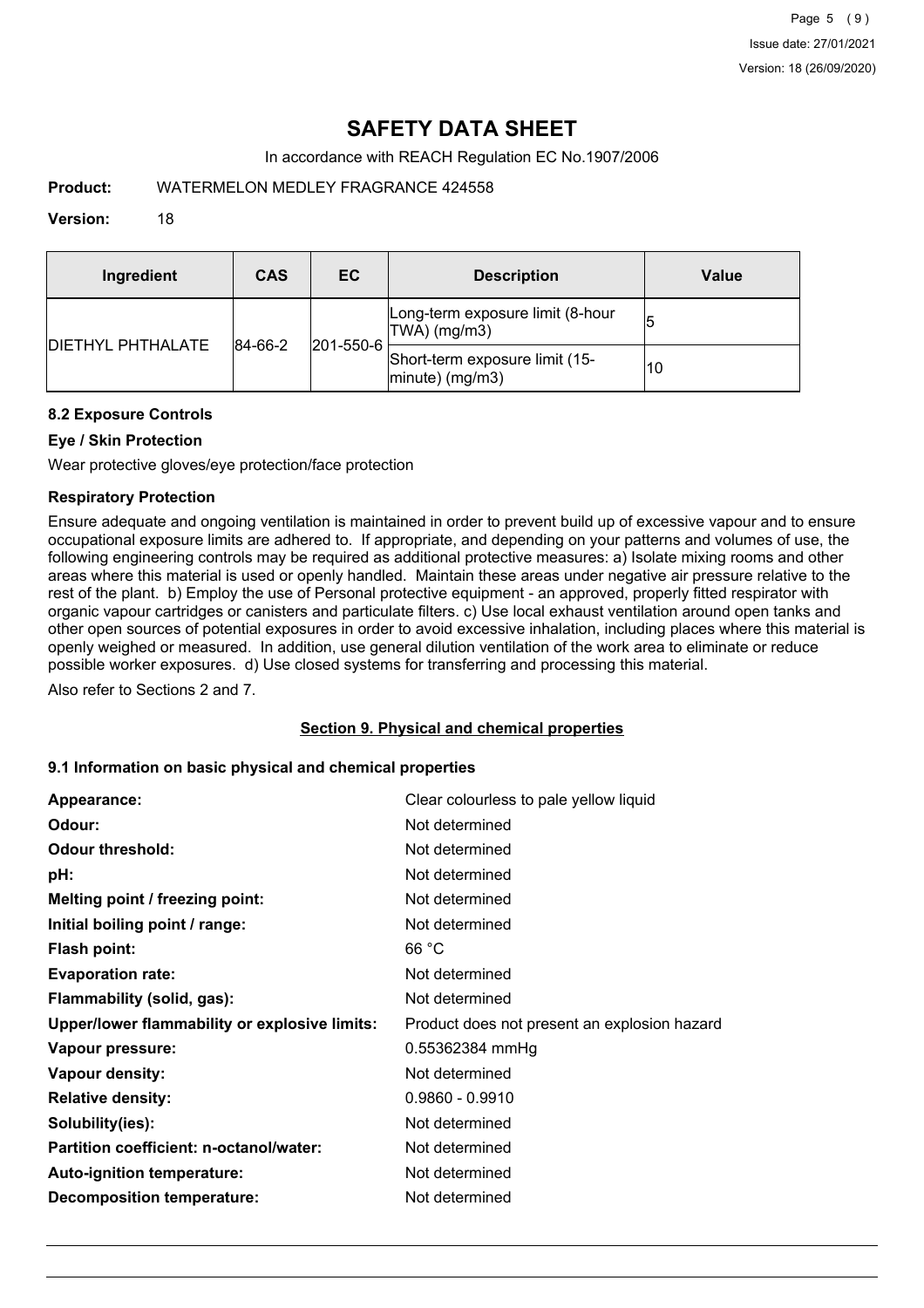Page 6 (9) Issue date: 27/01/2021 Version: 18 (26/09/2020)

# **SAFETY DATA SHEET**

In accordance with REACH Regulation EC No.1907/2006

| WATERMELON MEDLEY FRAGRANCE 424558 |                |  |
|------------------------------------|----------------|--|
| 18                                 |                |  |
|                                    | Not determined |  |
| <b>Explosive properties:</b>       | Not expected   |  |
| <b>Oxidising properties:</b>       | Not expected   |  |
|                                    |                |  |

**9.2 Other information:** None available

#### **Section 10. Stability and reactivity**

#### **10.1 Reactivity:**

Presents no significant reactivity hazard, by itself or in contact with water.

# **10.2 Chemical stability:**

Good stability under normal storage conditions.

# **10.3 Possibility of hazardous reactions:**

Not expected under normal conditions of use.

# **10.4 Conditions to avoid:**

Avoid extreme heat.

# **10.5 Incompatible materials:**

Avoid contact with strong acids, alkalis or oxidising agents.

#### **10.6 Hazardous decomposition products:**

Not expected.

# **Section 11. Toxicological information**

#### **11.1 Information on toxicological effects**

This mixture has not been tested as a whole for health effects. The health effects have been calculated using the methods outlined in Regulation (EC) No 1272/2008 (CLP).

| <b>Acute Toxicity:</b>                    | Based on available data the classification criteria are not met. |
|-------------------------------------------|------------------------------------------------------------------|
| <b>Acute Toxicity Oral</b>                | >5000                                                            |
| <b>Acute Toxicity Dermal</b>              | Not Applicable                                                   |
| <b>Acute Toxicity Inhalation</b>          | Not Available                                                    |
| <b>Skin corrosion/irritation:</b>         | Skin Corrosion / Irritation Category 2                           |
| Serious eye damage/irritation:            | Eye Damage / Irritation Category 2                               |
| <b>Respiratory or skin sensitisation:</b> | Sensitization - Skin Category 1                                  |
| Germ cell mutagenicity:                   | Based on available data the classification criteria are not met. |
| <b>Carcinogenicity:</b>                   | Based on available data the classification criteria are not met. |
| <b>Reproductive toxicity:</b>             | Based on available data the classification criteria are not met. |
| <b>STOT-single exposure:</b>              | Based on available data the classification criteria are not met. |
| <b>STOT-repeated exposure:</b>            | Based on available data the classification criteria are not met. |
| <b>Aspiration hazard:</b>                 | Based on available data the classification criteria are not met. |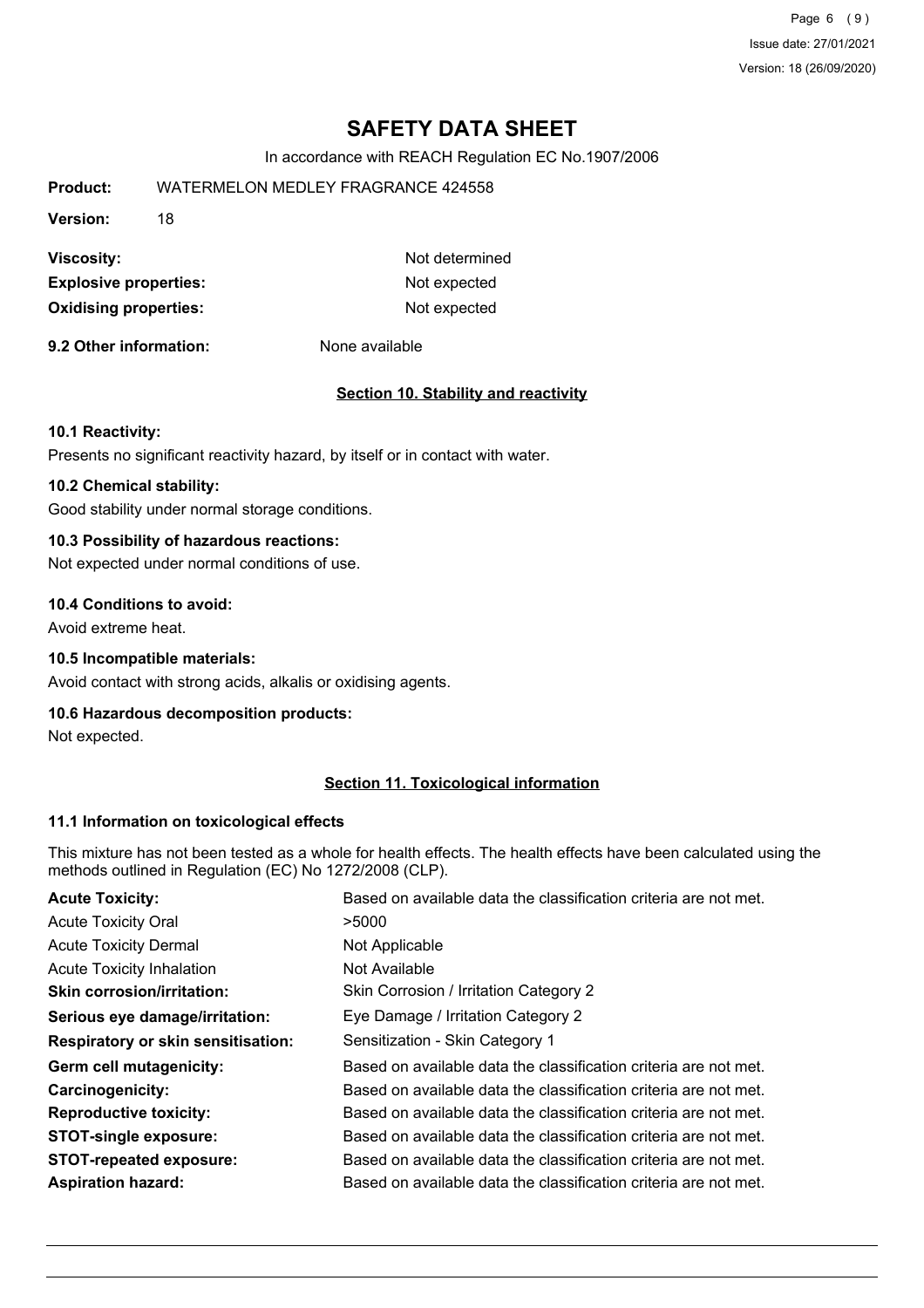Page 7 (9) Issue date: 27/01/2021 Version: 18 (26/09/2020)

# **SAFETY DATA SHEET**

In accordance with REACH Regulation EC No.1907/2006

# **Product:** WATERMELON MEDLEY FRAGRANCE 424558

**Version:** 18

# **Information about hazardous ingredients in the mixture**

| Ingredient              | <b>CAS</b>        | EC                | LD50/ATE Oral | LD50/ATE<br>Dermal | LC50/ATE<br><b>Inhalation</b> | <b>LC50</b><br>Route     |
|-------------------------|-------------------|-------------------|---------------|--------------------|-------------------------------|--------------------------|
| <b>JAMYL SALICYLATE</b> | $ 2050 - 08 - 0 $ | $ 218 - 080 - 2 $ | 2000          | Not available      | Not available                 | <b>Not</b><br>lavailable |

Refer to Sections 2 and 3 for additional information.

# **Section 12. Ecological information**

**12.1 Toxicity:**

Toxic to aquatic life with long lasting effects.

**12.2 Persistence and degradability:** Not available **12.3 Bioaccumulative potential:** Not available

**12.4 Mobility in soil:** Not available

# **12.5 Results of PBT and vPvB assessment:**

This substance does not meet the PBT/vPvB criteria of REACH, annex XIII.

**12.6 Other adverse effects:** Not available

# **Section 13. Disposal considerations**

# **13.1 Waste treatment methods:**

Dispose of in accordance with local regulations. Avoid disposing into drainage systems and into the environment. Empty containers should be taken to an approved waste handling site for recycling or disposal.

# **Section 14. Transport information**

| 14.1 UN number:                                                               | UN3082                                                                                      |
|-------------------------------------------------------------------------------|---------------------------------------------------------------------------------------------|
| 14.2 UN Proper Shipping Name:                                                 | ENVIRONMENTALLY HAZARDOUS SUBSTANCE, LIQUID, N.O.S.<br>(NEROLIDOL ISOMERS, AMYL SALICYLATE) |
| 14.3 Transport hazard class(es):                                              | 9                                                                                           |
| <b>Sub Risk:</b>                                                              |                                                                                             |
| 14.4. Packing Group:                                                          | Ш                                                                                           |
| <b>14.5 Environmental hazards:</b>                                            | This is an environmentally hazardous substance.                                             |
| 14.6 Special precautions for user:                                            | None additional                                                                             |
| 14.7 Transport in bulk according to Annex II of MARPOL73/78 and the IBC Code: |                                                                                             |

Not applicable

# **Section 15. Regulatory information**

# **15.1 Safety, health and environmental regulations/legislation specific for the substance or mixture** None additional

# **15.2 Chemical Safety Assessment**

A Chemical Safety Assessment has not been carried out for this product.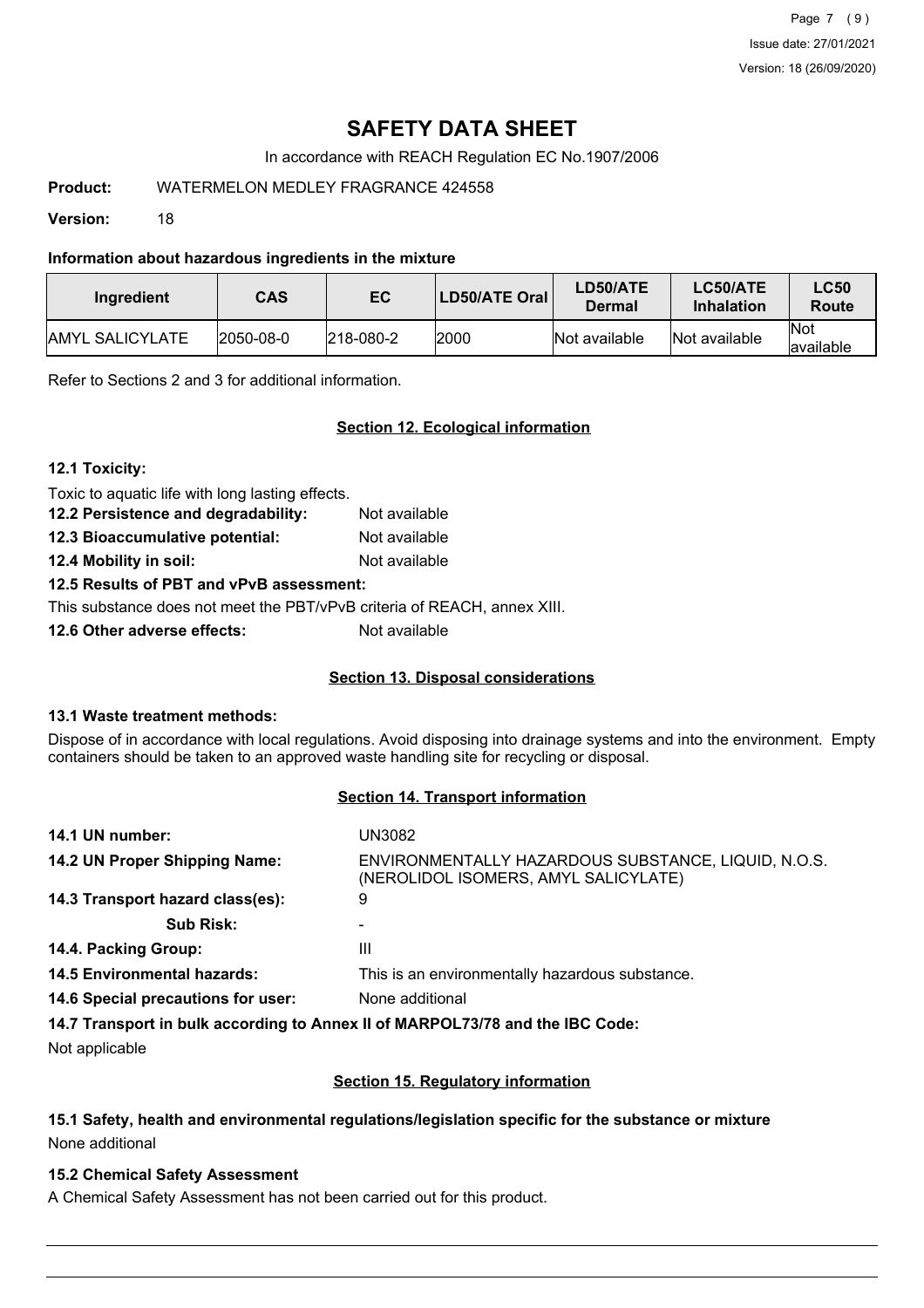Page 8 (9) Issue date: 27/01/2021 Version: 18 (26/09/2020)

# **SAFETY DATA SHEET**

In accordance with REACH Regulation EC No.1907/2006

**Product:** WATERMELON MEDLEY FRAGRANCE 424558

**Version:** 18

# **Section 16. Other information**

| <b>Concentration % Limits:</b>  | EH C2=19.34% EH C3=1.93% SCI 2=50.26% EDI 2=57.48% EDI 2A=35.<br>72% SS 1=8.62% |
|---------------------------------|---------------------------------------------------------------------------------|
| <b>Total Fractional Values:</b> | EH C2=5.17 EH C3=51.71 SCI 2=1.99 EDI 2=1.74 EDI 2A=2.80 SS 1=11.<br>60         |

# **Key to revisions:**

Information about hazardous ingredients in the mixture SECTION 3: Composition/information on ingredients Workplace exposure limits

# **Key to abbreviations:**

| <b>Abbreviation</b> | <b>Meaning</b>                                                            |
|---------------------|---------------------------------------------------------------------------|
| AH 1                | <b>Aspiration Hazard Category 1</b>                                       |
| ATO 4               | Acute Toxicity - Oral Category 4                                          |
| EDI 2               | Eye Damage / Irritation Category 2                                        |
| EH A1               | Hazardous to the Aquatic Environment - Acute Hazard Category 1            |
| EH <sub>C1</sub>    | Hazardous to the Aquatic Environment - Long-term Hazard Category 1        |
| EH <sub>C2</sub>    | Hazardous to the Aquatic Environment - Long-term Hazard Category 2        |
| FL <sub>3</sub>     | Flammable Liquid, Hazard Category 3                                       |
| H <sub>226</sub>    | Flammable liquid and vapour.                                              |
| H302                | Harmful if swallowed.                                                     |
| H304                | May be fatal if swallowed and enters airways.                             |
| H315                | Causes skin irritation.                                                   |
| H317                | May cause an allergic skin reaction.                                      |
| H319                | Causes serious eye irritation.                                            |
| H361                | Suspected of damaging fertility or the unborn child.                      |
| H400                | Very toxic to aquatic life.                                               |
| H410                | Very toxic to aquatic life with long lasting effects.                     |
| H411                | Toxic to aquatic life with long lasting effects.                          |
| P202                | Do not handle until all safety precautions have been read and understood. |
| P210                | Keep away from heat, sparks, open flames and hot surfaces. - No smoking.  |
| P233                | Keep container tightly closed.                                            |
| P240                | Ground/bond container and receiving equipment.                            |
| P241                | Use explosion-proof electrical, ventilating and lighting equipment.       |
| P242                | Use only non-sparking tools.                                              |
| P243                | Take precautionary measures against static discharge.                     |
| P261                | Avoid breathing vapour or dust.                                           |
| P264                | Wash hands and other contacted skin thoroughly after handling.            |
| P270                | Do not eat, drink or smoke when using this product.                       |
| P272                | Contaminated work clothing should not be allowed out of the workplace.    |
| P273                | Avoid release to the environment.                                         |